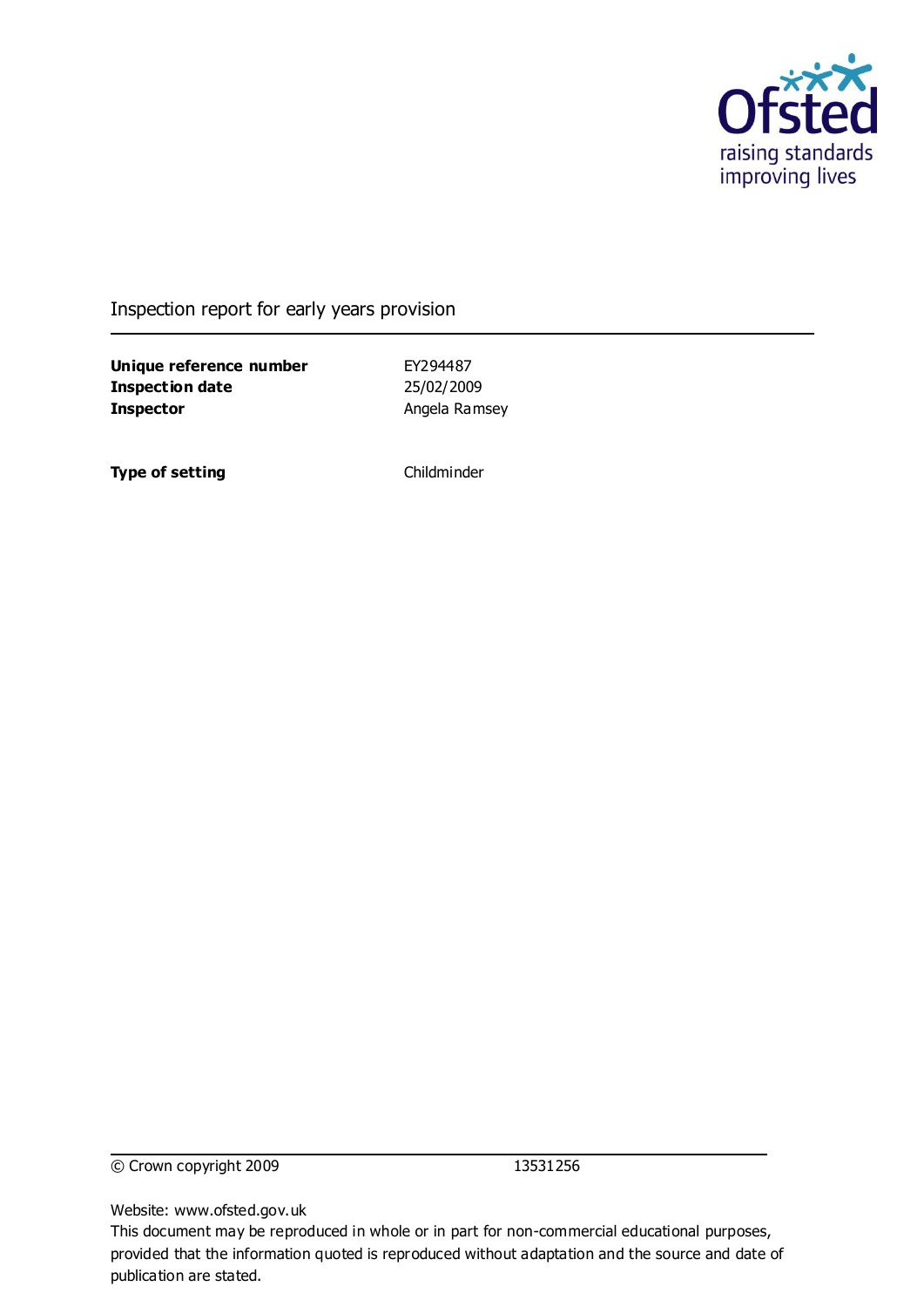## **Introduction**

This inspection was carried out by Ofsted under Sections 49 and 50 of the Childcare Act 2006 on the quality and standards of the registered early years provision. 'Early years provision' refers to provision regulated by Ofsted for children from birth to 31 August following their fifth birthday (the early years age group). The registered person must ensure that this provision complies with the statutory framework for children's learning, development and welfare, known as the *Early* Years Foundation Stage.

The report includes information on any complaints about the childcare provision which Ofsted has received since the last inspection or registration whichever is the later, which require Ofsted or the provider to take action in Annex C.

The provider must provide a copy of this report to all parents with children at the setting where reasonably practicable. The provider must provide a copy of the report to any other person who asks for one, but may charge a fee for this service (The Childcare (Inspection) Regulations 2008 regulations 9 and 10).

The setting also makes provision for children older than the early years age group which is registered on the voluntary and/or compulsory part(s) of the Childcare Register. This report does not include an evaluation of that provision, but a comment about compliance with the requirements of the Childcare Register is included in Annex B.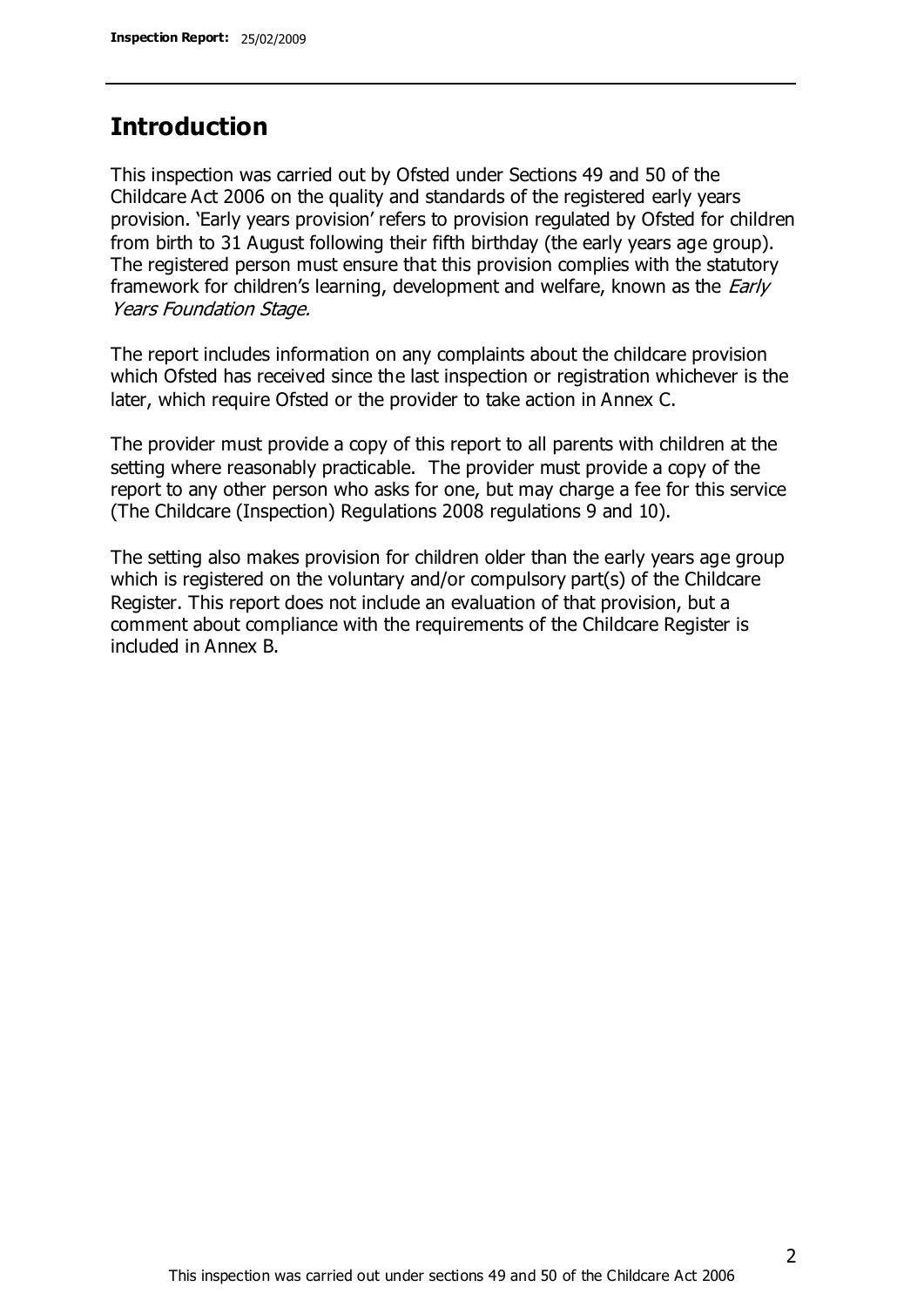## **Description of the childminding**

The childminder has been registered since September 2004. She lives with her 11 year old child in a three bed roomed house in the London borough of Wandsworth. The whole of the ground floor is used for childminding. The garden is also used.

The childminder is registered to care for a maximum of four children at any one time and is currently caring for one child in the early years age range. The childminder is registered on the Early Years Register and both the compulsory and voluntary parts of the Childcare Register.

## **Overall effectiveness of the early years provision**

Overall the quality of the childminding is good. Children are progressing well in their learning and development. The childminder supports children's welfare effectively. Children's unique needs and interests are promoted well. The childminder evaluates her practice, which enables her to identify and maintain continuous improvement.

## **What steps need to be taken to improve provision further?**

To further improve the early years provision the registered person should:

ensure that a full risk assessment is completed for each type of outing.

## **The leadership and management of the early years provision**

Children's records are well maintained. The childminder has devised a set of policies and procedures and these are shared with parents.

Through the completion of training the childminder has gained a good understanding of the process in place to protect vulnerable children and of the Local Safeguarding Children's Boards procedures. She is aware of the signs and symptoms of abuse and the appropriate action she is expected to take in order to protect children. Safety measures are in place to reduce risks. For example, electrical socket covers, stair gates, a fire blanket, fire extinguisher and smoke alarms are in place, fire drills are also practised with the children. Risk assessments are completed and any potential risks relating to the childminder's home are addressed. Although the childminder has started to risk assess outings, these assessments are not completed for each type of outing.

Good relationships with parents have been formed. Written references clearly show that parents are pleased with the service provided. The childminder informs parents of their child's day through daily discussions. She also provides parents with written information which details the activities children have participated in, what they have had to eat and their child's general well-being.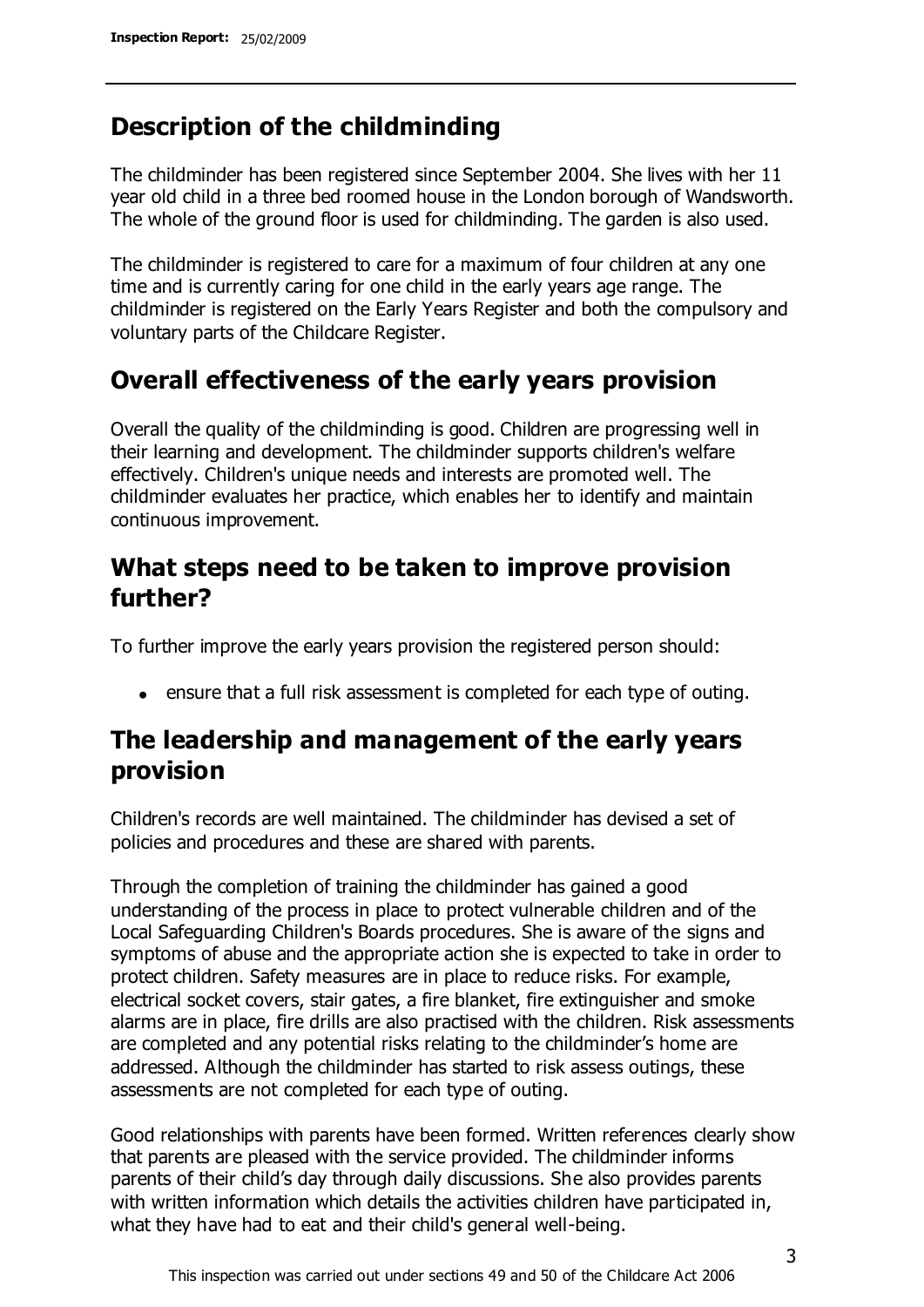The childminder views continuous improvement as important. She makes excellent use of the training opportunities available to her. For example, she has recently attended an Early Years Foundation Stage (EYFS) training course. The childminder also evaluates her service by completing Ofsted's self-evaluation form. Both recommendations set at the last inspection have been complied with, therefore, ensuring that children's care and learning needs are met.

## **The quality and standards of the early years provision**

Children are making good progress towards the early learning goals. The childminder plans and provides interesting activities which enable children to become active learners, achieve well and have fun.

Children achieve well because the childminder gives lots of one to one support and is committed to enabling them to progress. Children receive plenty of praise and encouragement which enhances their confidence and self esteem. During role play the minded child made sandwiches using pretend food. The child skilfully made the sandwich using 'cheese, lettuce and tomato' which was then presented to the childminder. In turn the childminder thanked the child and commented on the 'healthy sandwich' that had been made.

Opportunities for the children to be creative are also provided. Children are able to use different textures of paper, colourful pieces of string, pens and stickers which are then glued onto paper.

Many photographs illustrate the wealth of learning opportunities offered to the children. Children become engrossed as they play outdoors. Children become active as they ride wheeled toys and enjoy playing in the childminder's garden. The childminder also encourages the children to look out for squirrels and birds who come into the garden to feed. Children's knowledge and understanding of the world is enhanced as visits are arranged to places such as the Wetland Centre, Battersea Park Zoo, Richmond Park and the Science Museum.

Observations and assessments of what the children can do are completed. This information is then used to promote and plan for children's learning across all areas of development. Parents are kept fully informed of their child's progress. In conjunction with daily discussions with parents, the childminder also completes a sheet entitled 'What I did this week'. Here the childminder documents activities children have participated in. Comments are also recorded of any new developments, for example, language skills, attitudes and plans for the next few weeks. This information is also linked to the EYFS.

The childminder is trained in administering first aid and has obtained appropriate permissions with regard to the administrating of medication. Records are also kept of any accidents that may occur. Clear policies about children who are sick or who have infectious illnesses are evident and effective. Meals are provided by parents, these are appropriately stored and heated through by the childminder. The childminder provides copious amounts of snacks including fresh fruit. Children can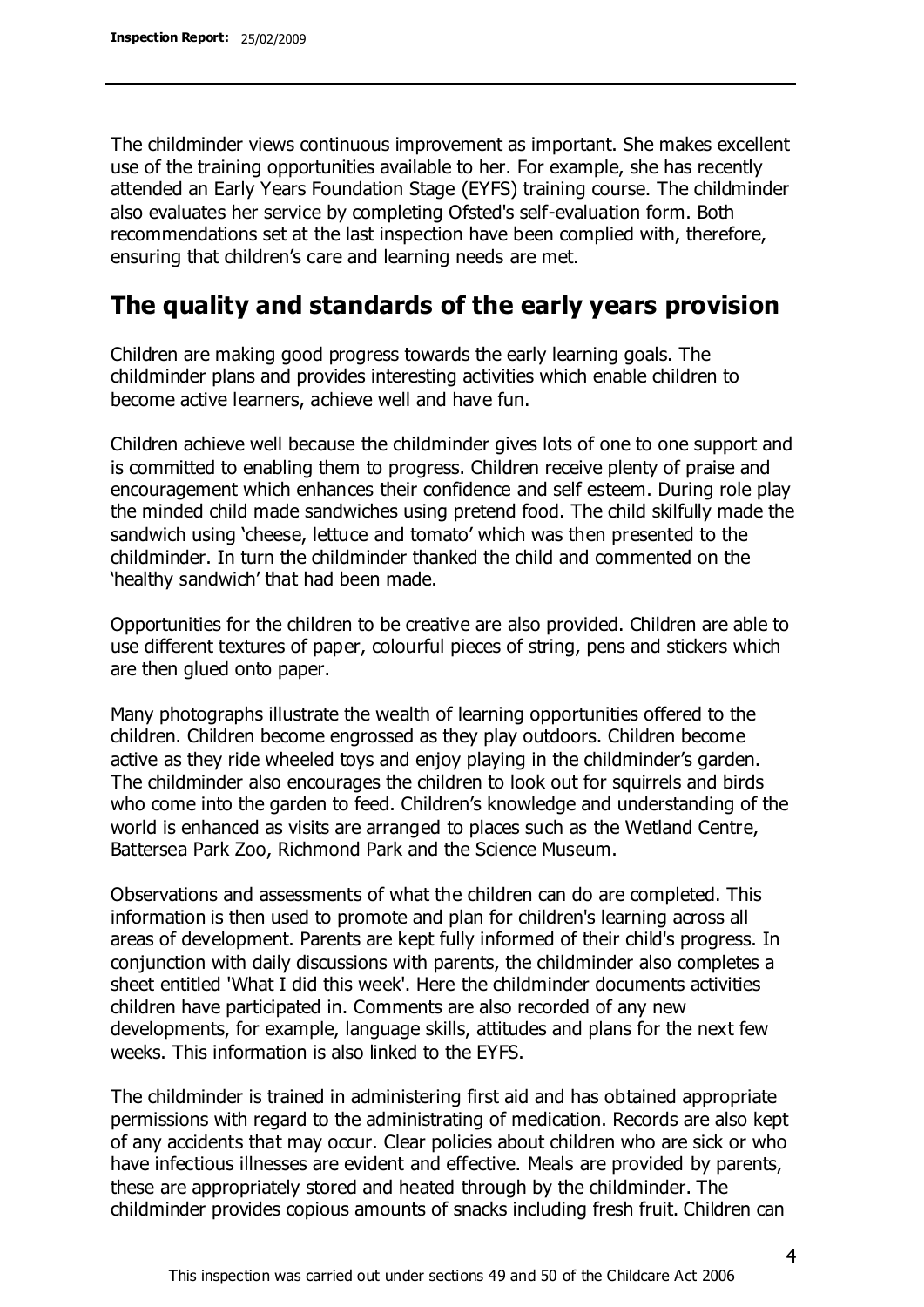access drinks whenever they need to, which helps them recognise and respond to their body's needs as well as fostering their independence.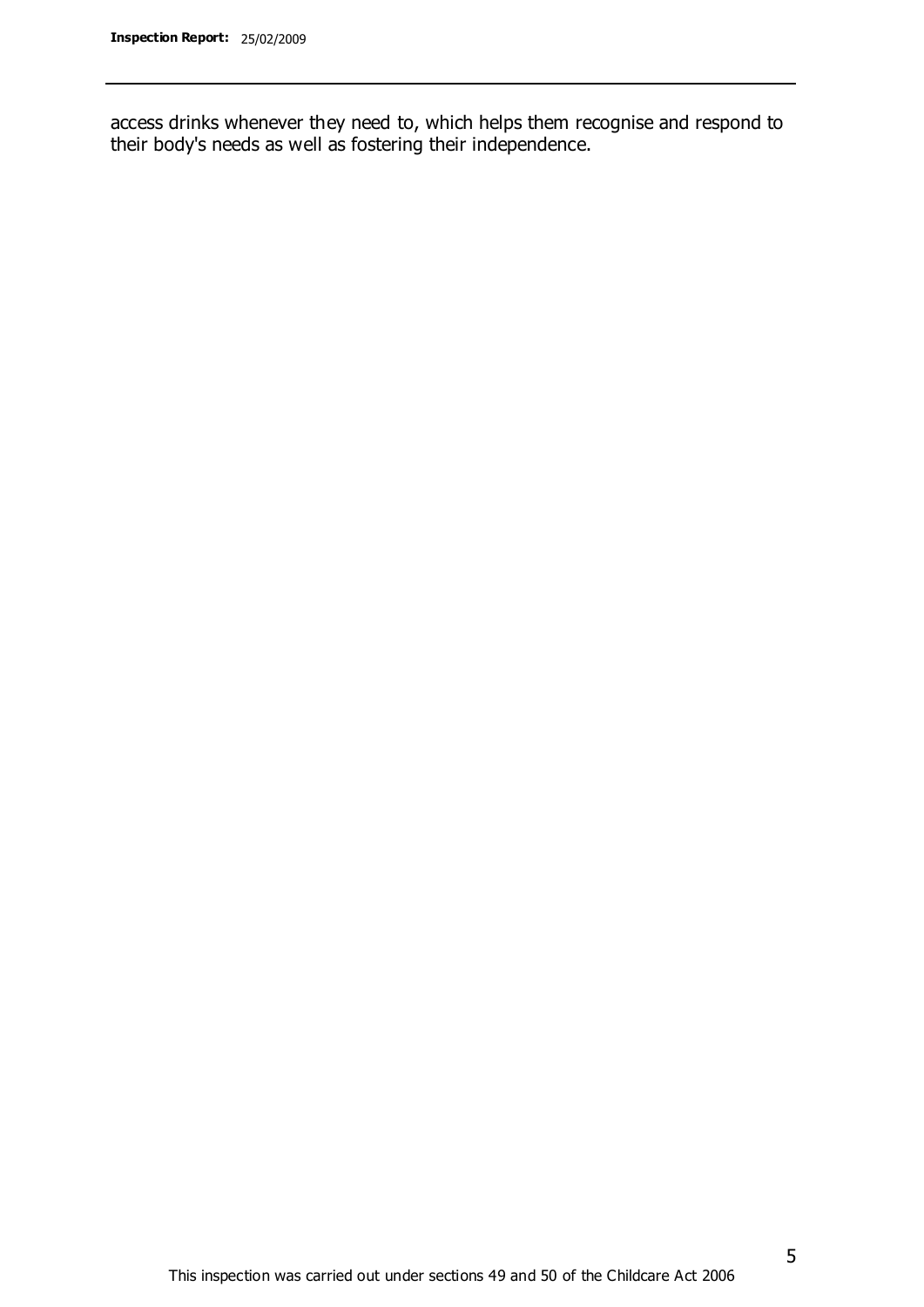# **Annex A: record of inspection judgements**

#### **The key inspection judgements and what they mean**

Grade 1 is Outstanding: this aspect of the provision is of exceptionally high quality Grade 2 is Good: this aspect of the provision is strong Grade 3 is Satisfactory: this aspect of the provision is sound Grade 4 is Inadequate: this aspect of the provision is not good enough

### **Overall effectiveness**

| How effective is the provision in meeting the needs<br>of children in the Early Years Foundation Stage? |  |
|---------------------------------------------------------------------------------------------------------|--|
| How well does the provision promote inclusive practice?                                                 |  |
| The capacity of the provision to maintain continuous                                                    |  |
| improvement.                                                                                            |  |

### **Leadership and management**

| How effectively is provision in the Early Years               |  |
|---------------------------------------------------------------|--|
| <b>Foundation Stage led and managed?</b>                      |  |
| How effective is the setting's self-evaluation, including the |  |
| steps taken to promote improvement?                           |  |
| How well does the setting work in partnership with parents    |  |
| and others?                                                   |  |
| How well are children safequarded?                            |  |

### **Quality and standards**

| How effectively are children in the Early Years<br><b>Foundation Stage helped to learn and develop?</b> |               |
|---------------------------------------------------------------------------------------------------------|---------------|
| How effectively is the welfare of children in the Early                                                 | ר             |
| <b>Years Foundation Stage promoted?</b>                                                                 |               |
| How well are children helped to stay safe?                                                              |               |
| How well are children helped to be healthy?                                                             |               |
| How well are children helped to enjoy and achieve?                                                      | 2             |
| How well are children helped to make a positive                                                         | $\mathcal{P}$ |
| contribution?                                                                                           |               |
| How well are children helped develop skills that will                                                   |               |
| contribute to their future economic well-being?                                                         |               |

Any complaints about the inspection or report should be made following the procedures set out in the guidance available from Ofsted's website: www.ofsted.gov.uk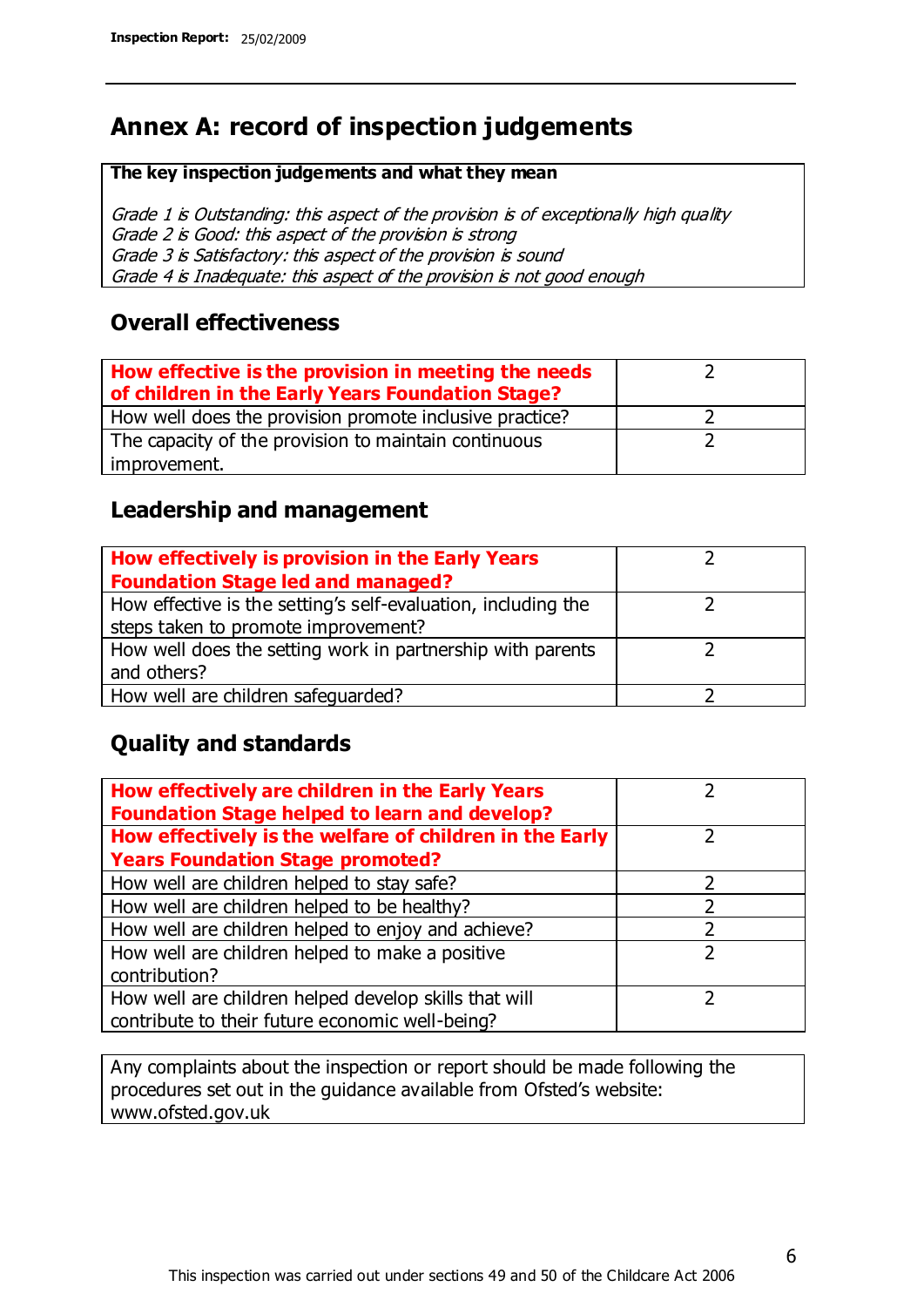# **Annex B: the Childcare Register**

| The provider confirms that the requirements of the<br>compulsory part of the Childcare Register are: | Met |
|------------------------------------------------------------------------------------------------------|-----|
| The provider confirms that the requirements of the<br>voluntary part of the Childcare Register are:  | Met |